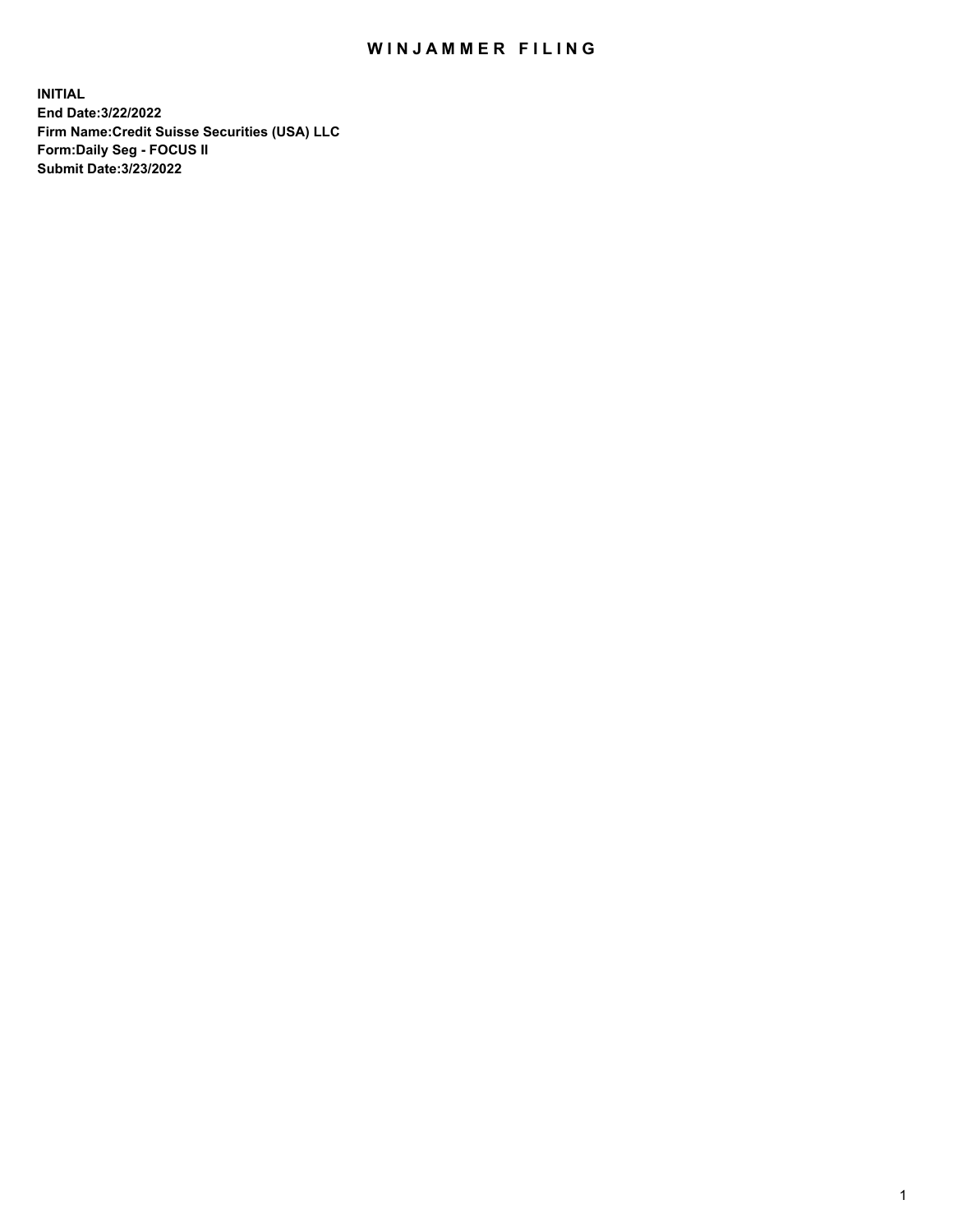**INITIAL End Date:3/22/2022** 

## **Firm Name:Credit Suisse Securities (USA) LLC Form:Daily Seg - FOCUS II Submit Date:3/23/2022**

## **Daily Segregation - Cover Page**

| Name of Company                                                                                                                                                                                                                                                                                                                | <b>Credit Suisse Securities (USA)</b><br><b>LLC</b>                |
|--------------------------------------------------------------------------------------------------------------------------------------------------------------------------------------------------------------------------------------------------------------------------------------------------------------------------------|--------------------------------------------------------------------|
| <b>Contact Name</b>                                                                                                                                                                                                                                                                                                            | <b>Alexander Baptiste</b>                                          |
| <b>Contact Phone Number</b>                                                                                                                                                                                                                                                                                                    | 919-994-6223                                                       |
| <b>Contact Email Address</b>                                                                                                                                                                                                                                                                                                   | alexander.baptiste@credit-suiss<br>e.com                           |
| FCM's Customer Segregated Funds Residual Interest Target (choose one):<br>a. Minimum dollar amount: : or<br>b. Minimum percentage of customer segregated funds required:% ; or<br>c. Dollar amount range between: and; or<br>d. Percentage range of customer segregated funds required between:% and%.                         | $\frac{0}{5}$<br>$\underline{0}$ $\underline{0}$<br>0 <sub>0</sub> |
| FCM's Customer Secured Amount Funds Residual Interest Target (choose one):<br>a. Minimum dollar amount: ; or<br>b. Minimum percentage of customer secured funds required:%; or<br>c. Dollar amount range between: and; or<br>d. Percentage range of customer secured funds required between:% and%.                            | $\frac{0}{5}$<br>$\underline{0}$ $\underline{0}$<br>0 <sub>0</sub> |
| FCM's Cleared Swaps Customer Collateral Residual Interest Target (choose one):<br>a. Minimum dollar amount: ; or<br>b. Minimum percentage of cleared swaps customer collateral required:% ; or<br>c. Dollar amount range between: and; or<br>d. Percentage range of cleared swaps customer collateral required between:% and%. | <u>0</u><br>$\overline{5}$<br>0 <sub>0</sub><br>0 <sub>0</sub>     |

Attach supporting documents CH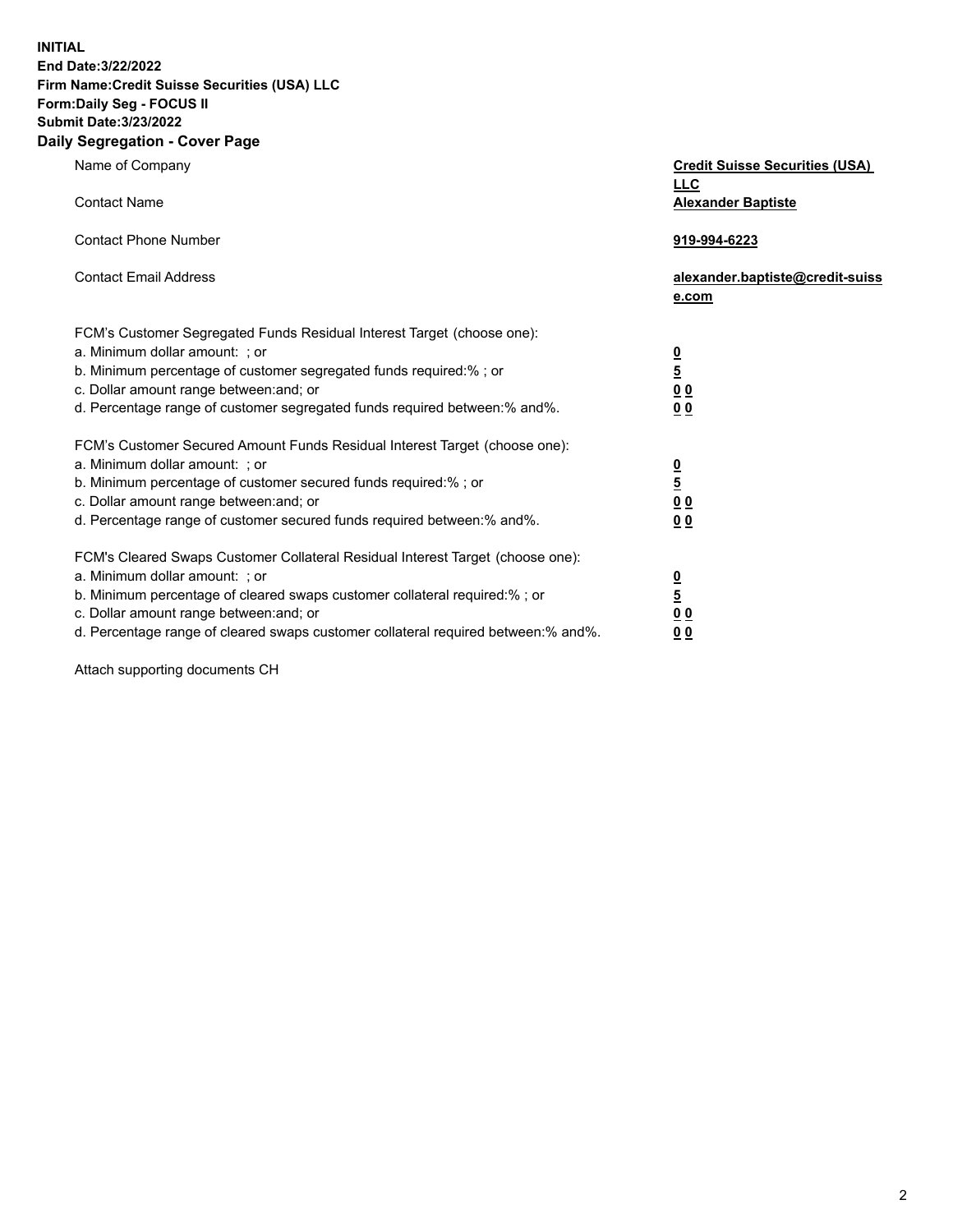**INITIAL End Date:3/22/2022 Firm Name:Credit Suisse Securities (USA) LLC Form:Daily Seg - FOCUS II Submit Date:3/23/2022** 

## **Daily Segregation - Secured Amounts**

|          | Foreign Futures and Foreign Options Secured Amounts                                                                                  |                                            |
|----------|--------------------------------------------------------------------------------------------------------------------------------------|--------------------------------------------|
|          | Amount required to be set aside pursuant to law, rule or regulation of a foreign                                                     | $0$ [7305]                                 |
|          | government or a rule of a self-regulatory organization authorized thereunder                                                         |                                            |
| 1.       | Net ledger balance - Foreign Futures and Foreign Option Trading - All Customers                                                      |                                            |
|          | A. Cash                                                                                                                              | 2,945,524,901 [7315]                       |
|          | B. Securities (at market)                                                                                                            | 90,539,768 [7317]                          |
| 2.       | Net unrealized profit (loss) in open futures contracts traded on a foreign board of trade                                            | $-1,256,555,468$ [7325]                    |
| 3.       | Exchange traded options                                                                                                              |                                            |
|          | a. Market value of open option contracts purchased on a foreign board of trade                                                       | 11,681,699 [7335]                          |
|          | b. Market value of open contracts granted (sold) on a foreign board of trade                                                         | $0$ [7337]                                 |
| 4.       | Net equity (deficit) (add lines 1. 2. and 3.)                                                                                        | 1,791,190,900 [7345]                       |
| 5.       | Account liquidating to a deficit and account with a debit balances - gross amount                                                    | 400,583,717 [7351]                         |
|          | Less: amount offset by customer owned securities                                                                                     | -400,575,139 [7352]8,578 [7354]            |
| 6.       | Amount required to be set aside as the secured amount - Net Liquidating Equity                                                       | 1,791,199,478 [7355]                       |
|          | Method (add lines 4 and 5)                                                                                                           |                                            |
| 7.       | Greater of amount required to be set aside pursuant to foreign jurisdiction (above) or line                                          | 1,791,199,479 [7360]                       |
|          | 6.                                                                                                                                   |                                            |
|          | FUNDS DEPOSITED IN SEPARATE REGULATION 30.7 ACCOUNTS                                                                                 |                                            |
| 1.       | Cash in banks                                                                                                                        |                                            |
|          | A. Banks located in the United States                                                                                                | 14,149,469 [7500]                          |
|          | B. Other banks qualified under Regulation 30.7                                                                                       | 348,593,459 [7520]362,742,928              |
|          |                                                                                                                                      | [7530]                                     |
| 2.       | Securities                                                                                                                           |                                            |
|          | A. In safekeeping with banks located in the United States                                                                            | 90,539,768 [7540]                          |
|          | B. In safekeeping with other banks qualified under Regulation 30.7                                                                   | 0 [7560] 90,539,768 [7570]                 |
| 3.       | Equities with registered futures commission merchants                                                                                |                                            |
|          | A. Cash                                                                                                                              | $0$ [7580]                                 |
|          | <b>B.</b> Securities                                                                                                                 | $0$ [7590]                                 |
|          | C. Unrealized gain (loss) on open futures contracts                                                                                  | $0$ [7600]                                 |
|          | D. Value of long option contracts                                                                                                    | $0$ [7610]                                 |
|          | E. Value of short option contracts                                                                                                   | 0 [7615]0 [7620]                           |
| 4.       | Amounts held by clearing organizations of foreign boards of trade                                                                    |                                            |
|          | A. Cash                                                                                                                              | $0$ [7640]                                 |
|          | <b>B.</b> Securities                                                                                                                 | $0$ [7650]                                 |
|          | C. Amount due to (from) clearing organization - daily variation                                                                      | $0$ [7660]                                 |
|          | D. Value of long option contracts                                                                                                    | $0$ [7670]                                 |
|          | E. Value of short option contracts                                                                                                   | 0 [7675]0 [7680]                           |
| 5.       | Amounts held by members of foreign boards of trade                                                                                   |                                            |
|          | A. Cash                                                                                                                              | 3,124,974,348 [7700]                       |
|          | <b>B.</b> Securities                                                                                                                 | $0$ [7710]                                 |
|          | C. Unrealized gain (loss) on open futures contracts                                                                                  | $-1,347,790,567$ [7720]                    |
|          | D. Value of long option contracts                                                                                                    | 11,681,699 [7730]                          |
|          | E. Value of short option contracts                                                                                                   | 0 [7735]1,788,865,480 [7740]               |
| 6.<br>7. | Amounts with other depositories designated by a foreign board of trade                                                               | $0$ [7760]                                 |
| 8.       | Segregated funds on hand                                                                                                             | $0$ [7765]                                 |
| 9.       | Total funds in separate section 30.7 accounts<br>Excess (deficiency) Set Aside for Secured Amount (subtract line 7 Secured Statement | 2,242,148,176 [7770]<br>450,948,697 [7380] |
|          | Page 1 from Line 8)                                                                                                                  |                                            |
| 10.      | Management Target Amount for Excess funds in separate section 30.7 accounts                                                          | 89,559,974 [7780]                          |

11. Excess (deficiency) funds in separate 30.7 accounts over (under) Management Target **361,388,723** [7785]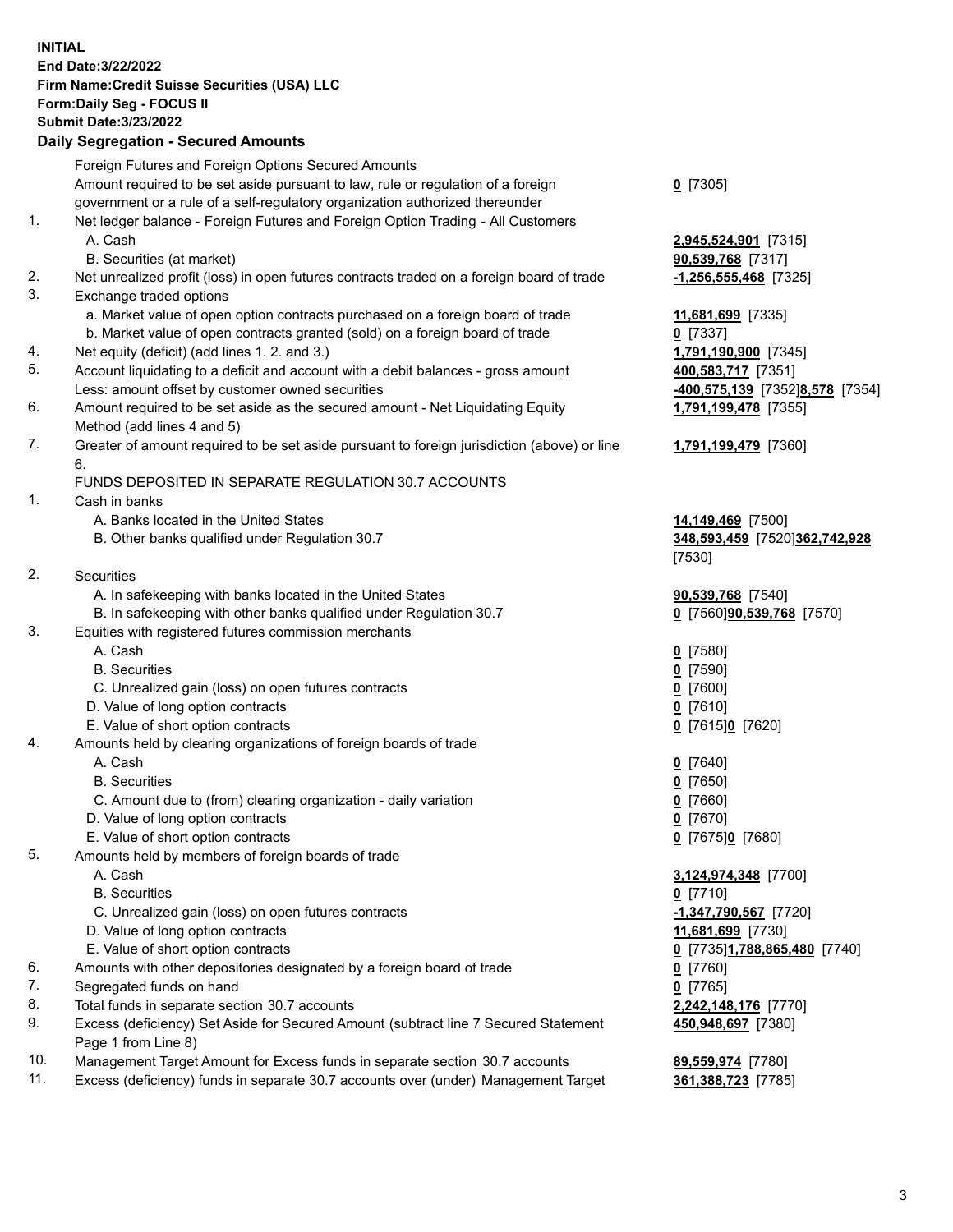**INITIAL End Date:3/22/2022 Firm Name:Credit Suisse Securities (USA) LLC Form:Daily Seg - FOCUS II Submit Date:3/23/2022 Daily Segregation - Segregation Statement**  SEGREGATION REQUIREMENTS(Section 4d(2) of the CEAct) 1. Net ledger balance A. Cash **1,090,138,533** [7010] B. Securities (at market) **397,662,372** [7020] 2. Net unrealized profit (loss) in open futures contracts traded on a contract market **-116,733,943** [7030] 3. Exchange traded options A. Add market value of open option contracts purchased on a contract market **106,110,199** [7032] B. Deduct market value of open option contracts granted (sold) on a contract market **-78,466,736** [7033] 4. Net equity (deficit) (add lines 1, 2 and 3) **1,398,710,425** [7040] 5. Accounts liquidating to a deficit and accounts with debit balances - gross amount **37,382,926** [7045] Less: amount offset by customer securities **-36,365,494** [7047] **1,017,432**  [7050] 6. Amount required to be segregated (add lines 4 and 5) **1,399,727,857** [7060] FUNDS IN SEGREGATED ACCOUNTS 7. Deposited in segregated funds bank accounts A. Cash **285,847,580** [7070] B. Securities representing investments of customers' funds (at market) **0** [7080] C. Securities held for particular customers or option customers in lieu of cash (at **392,848,315** [7090] market) 8. Margins on deposit with derivatives clearing organizations of contract markets A. Cash **872,597,969** [7100] B. Securities representing investments of customers' funds (at market) **0** [7110] C. Securities held for particular customers or option customers in lieu of cash (at **4,814,057** [7120] market) 9. Net settlement from (to) derivatives clearing organizations of contract markets **-8,316,517** [7130] 10. Exchange traded options A. Value of open long option contracts **106,110,199** [7132]

- B. Value of open short option contracts **and the set of our of the set of our of the set of the set of the set of the set of the set of the set of the set of the set of the set of the set of the set of the set of the set o**
- 11. Net equities with other FCMs
	- A. Net liquidating equity
	- B. Securities representing investments of customers' funds (at market)
	- C. Securities held for particular customers or option customers in lieu of cash (at **0** [7170] market)
- 12. Segregated funds on hand **0** [7150]
- 13. Total amount in segregation (add lines 7 through 12) **1,575,592,295** [7180]
- 14. Excess (deficiency) funds in segregation (subtract line 6 from line 13) **175,864,438** [7190]
- 15. Management Target Amount for Excess funds in segregation **69,986,393** [7194]
- 16. Excess (deficiency) funds in segregation over (under) Management Target Amount **105,878,045** [7198] Excess

| <mark>157,428</mark> [7140] |  |
|-----------------------------|--|
| 0 [7160]                    |  |
| . <i>.</i>                  |  |